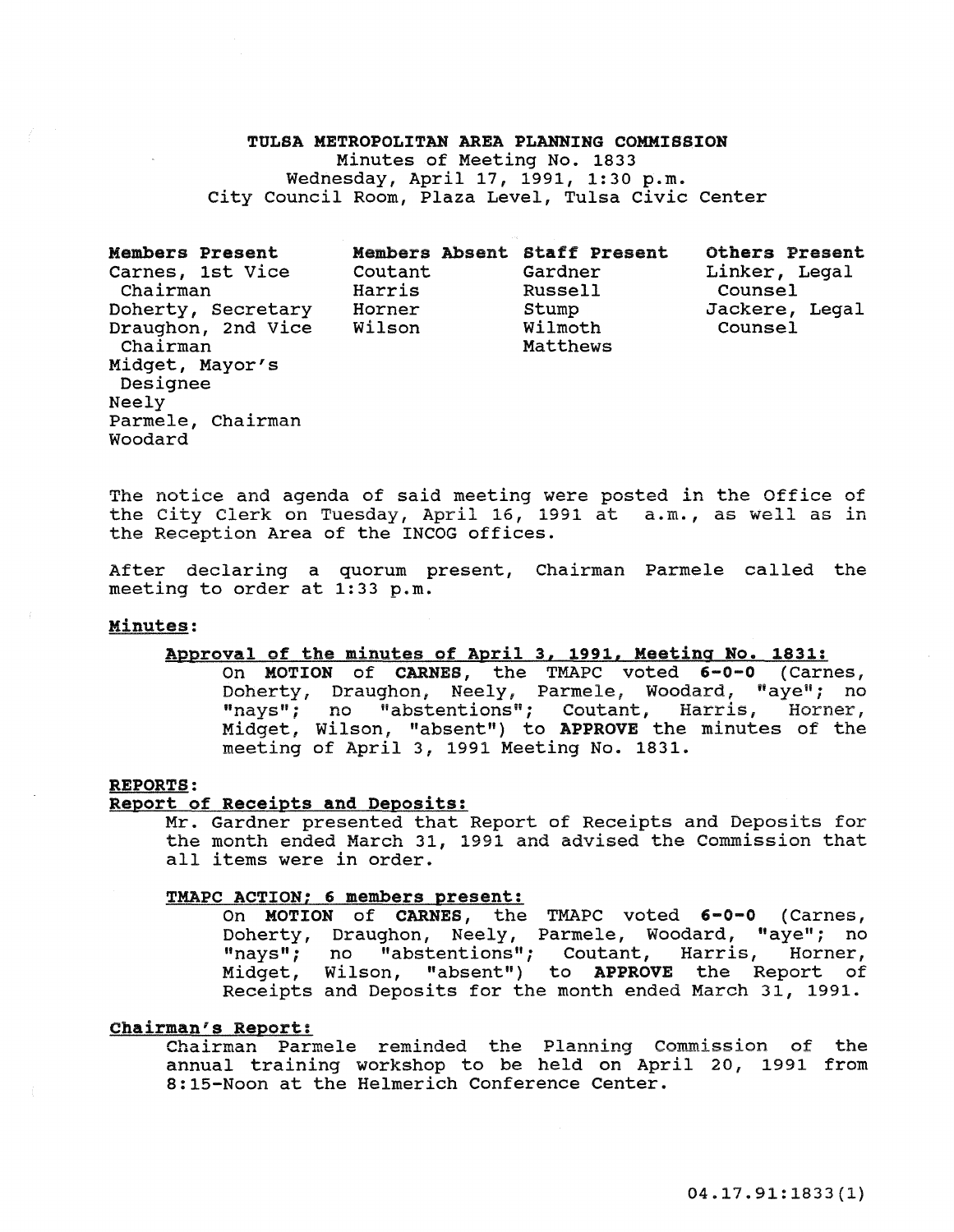#### committee Reports:

Mr. Doherty advised the Commission that Councilor Polishuk's committee is reviewing the sign ordinance recommendations made by the TMAPC.

The Budget and Work Program Committee will meet at 11:30 a.m. on April 24, 1991 at INCOG. Mr. Gardner advised that the budget was presented to the Mayor's office at noon and had been reduced from a 5% increase to 3 1/2%.

## Director's Report:

RESOLUTIONS TO AMEND THE COMPREHENSIVE PLAN FOR THE TULSA METROPOLITAN AREA BY ADOPTING THE KENDALL-WHITTIER NEIGHBORHOOD MASTER PLAN, PARTICULARLY AS IT REGARDS PLANNING DISTRICTS 3 AND 4.

- Resolution 1832:718 Resolution to Adopt the Neighborhood Master Plan Kendall-Whittier
- Resolution 1832:719 Resolution to amend the Comprehensive Plan for District 3
- Resolution 1832:720 Resolution to amend the Comprehensive Plan for District 4

Ms. Dane Matthews, INCOG, advised that the adoption of the Kendall-Whittier Neighborhood Master Plan and related amendments to the Comprehensive Plans for District 3 and 4 had been approved at the April 10, 1991 meeting of the TMAPC. The resolutions were prepared and were in order.

## TMAPC ACTION; 6 members present:

On MOTION of DOHERTY, the TMAPC voted 6-0-0 (Carnes, Doherty, Draughon, Neely, Parmele, Woodard, "aye"; no "nays"; no "abstentions"; Coutant, Harris, Horner, Midget, Wilson, "absent") to APPROVE Resolution No. 1832:718; Resolution No. 1832:719 and Resolution No. 1832:720 as relates to the adoption of the Kendall-Whittier Neighborhood Master Plan and related amendments to the District 3 and 4 Comprehensive Plans.

Mr. Gardner advised that the 11th street Revitalization Plan would be presented to the city Council on April 18, 1991. He further advised that the current issue of the APA Magazine contained several good articles and he encouraged each Commissioner to look at the magazine, especially the article regarding Houston's recent zoning.

Lastly, he advised that a copy of a resolution between the Pawhuska-Osage County Metropolitan Area Planning Commission and the TMAPC would be included in next week's agenda packet. resolution, which has already been approved by the Pawhuska-Osage county Metropolitan Area Planning Commission regards TMAPC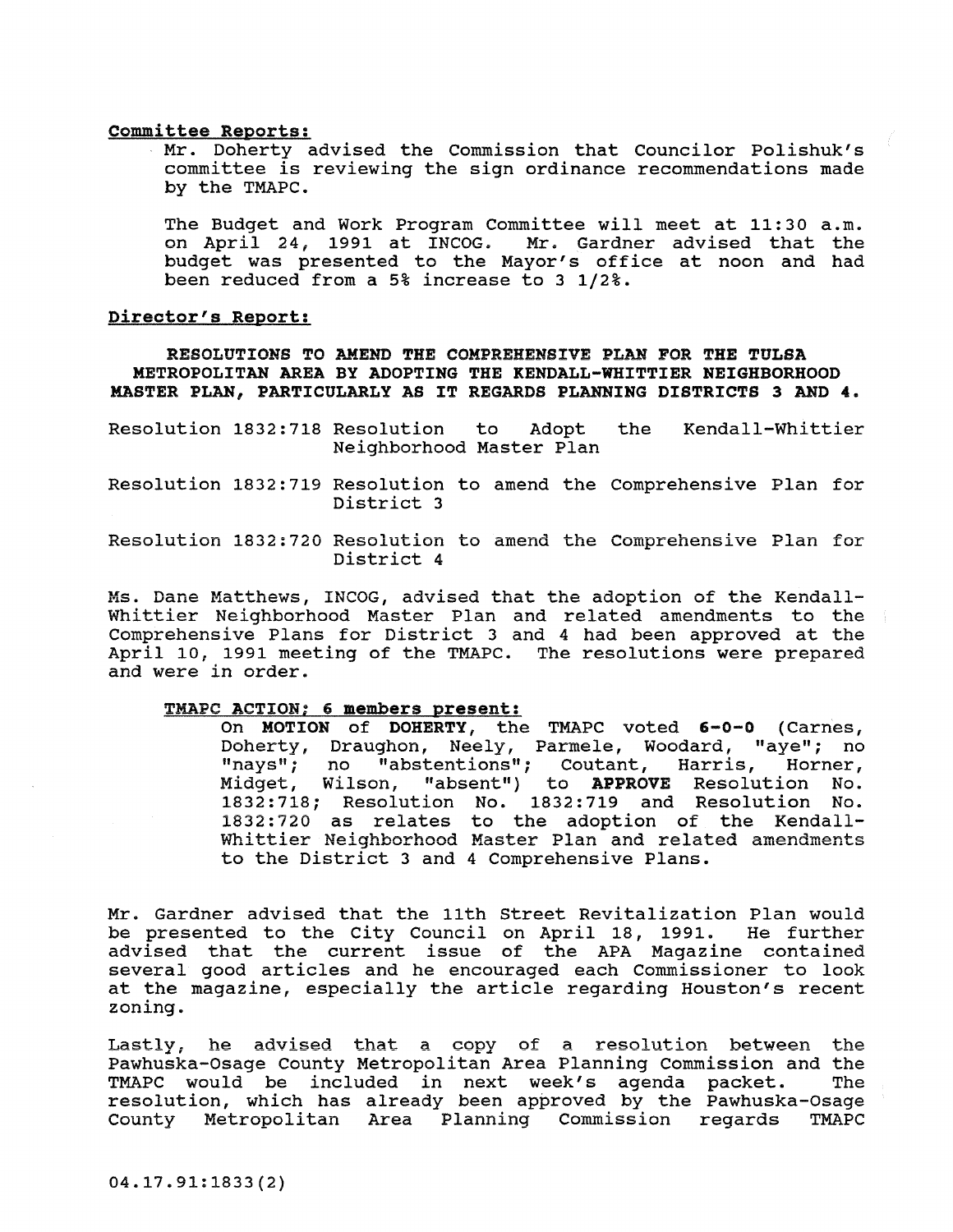providing platting review for areas of Osage county within Tulsa's Plats within this area would be filed with INCOG and reviewed by the TAC. TMAPC would then make recommendations to the Pawhuska-Osage County Metropolitan Area Planning Commission.

\* \* \* \* \* \* \* \* \* \*<br>\*

#### PUBLIC HEARING

## TO CONSIDER AMENDING THE CITY OF TULSA AND TULSA COUNTY ZONING CODES IN REGARD TO THE SCREENING OF JUNK AND/OR SALVAGE YARDS

Mr. Gardner, INCOG, advised that this item is a result of direction from the City Council to look at a proposed amendment to the zoning code which would screen salvage and junk yard operations from lower intensity uses (i.e., residential and commercial). Presently there **is a federal requirement that requires screening of salvage yards**  along designated highways. Currently, junk yards and salvage yards are placed in the least restrictive zoning classification. are no requirements for screening in this classification.

The creation of another Use Unit (Use Unit 28) is being proposed. These types of operations would be listed within this Use Unit. Requirements for screening would be established in the new Use unit.

Mr. Gardner presented the following proposed amendments to the zoning code.

## Amend section 212.A.l and 212.A.2.

- 1. Shall be constructed with customarily used fencing materials and shall be designed and arranged to provide a visual separation of uses irrespective of vegetation. The fencing must be uniform in height and, if painted,<br>must be painted in earth-tone colors. The use of a must be painted in earth-tone colors. cyclone fence which utilizes inserts of metal or other materials does not meet this screening requirement.
- 2. Shall not be less than six (6) feet in height; provided however, that uses included in Use unit 28 shall require a wall or fence of not less than twelve (12) feet in height unless a fence of less height can provide a visual separation of such use from any point five (5) feet above ground level on any portion of the abutting lot, or the abutting street, highway or thoroughfare.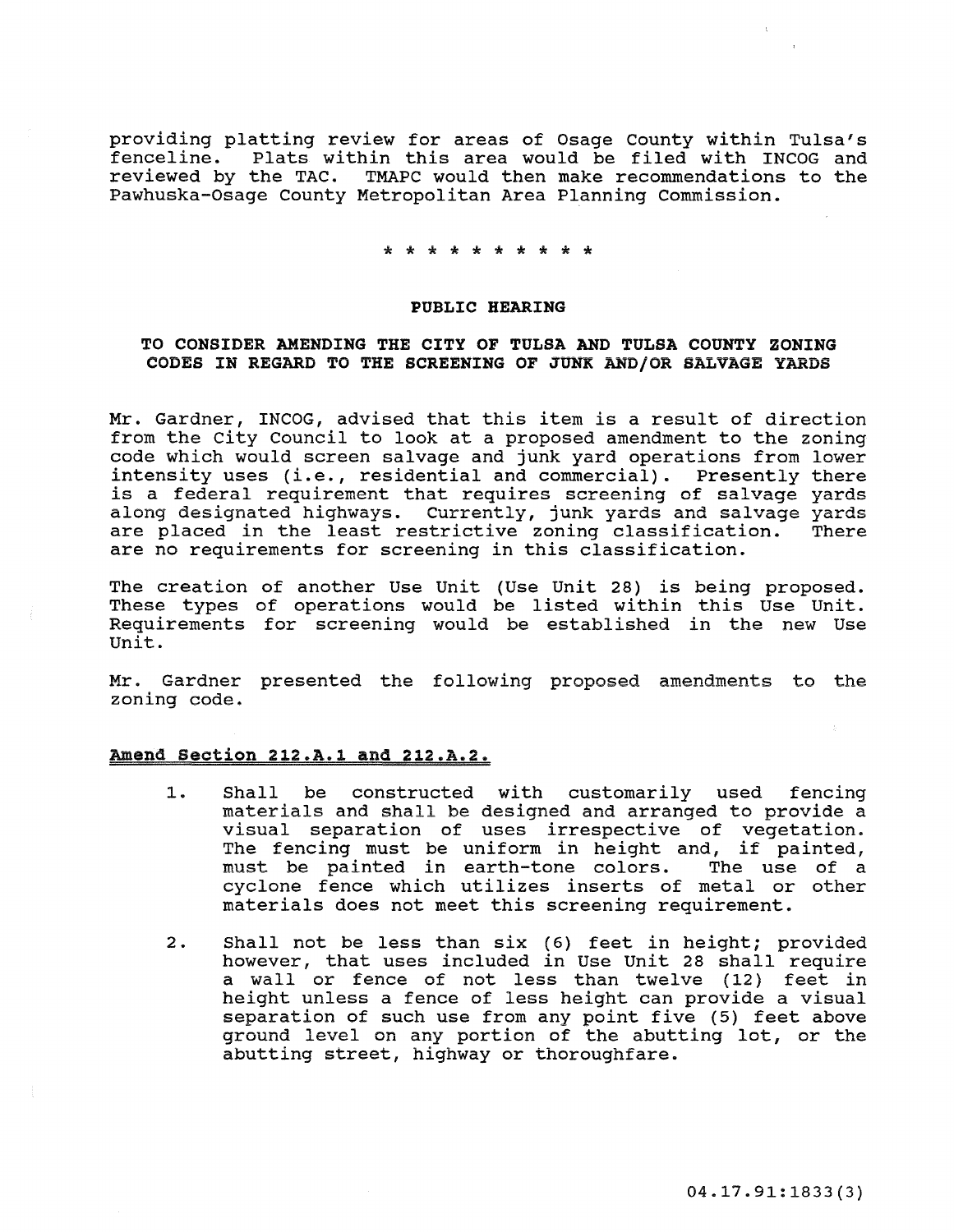## Amend section 1227.B.

B. Included Uses: Manufacturing or Industrial Uses not elsewhere classified except the following:

> Automobile Graveyard Automobile Salvage Automobile Wrecking Yard Junk Yard Salvage Yard, NEC Storage of dismantled automobiles or any form of junk

## Amend section 1407

Add:

D. If such use is included in Use unit 28, screened and operated in accordance with section 212.A.l, 212.A.2. and 1228.C. Such screening shall be erected by \_\_\_\_\_\_\_\_\_\_\_ \_\_\_,  $19$ \_\_. the use shall be the provisions of

## Amended section 1800

Add:

Automobile Graveyard: Any lot or portion of a lot upon which more than five (5) trailers and/or motor vehicles of any kind is placed, located or found for a period of 90 days or more andsaid vehicles are exposed to the elements and are incapable of being operated.

Automobile Wrecking Yard: The dismantling or wrecking of used motor vehicles or trailers, or the storage, sale, or dumping of dismantled or wrecked vehicles or their parts. An automobile crushing operation is also considered an automobile wrecking yard.

Junk/Salvage Yard: An open area where wastes or used or secondhand materials are bought, sold, exchanged, stored, processed or handled. Materials shall include but are not limited to scrap iron and other metals, paper, rags, rubber tires, and bottles.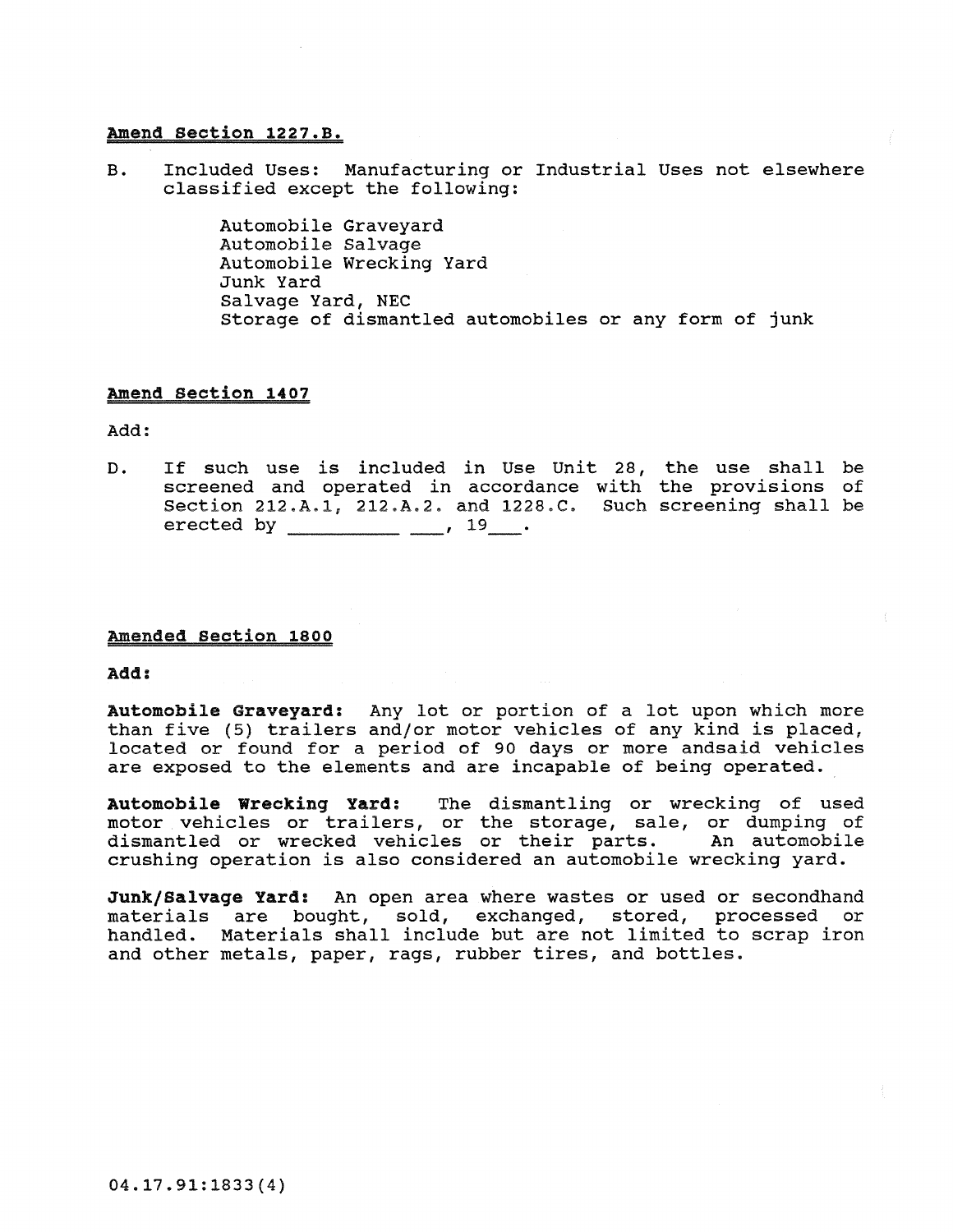## Add New section 1228

## SECTION 1228. USE UNIT 28. Salvage Yards and Junk Yards

A. Description

Salvage yards, junk yards or the storage of any dismantled vehicles or motor vehicles or any form of salvage or junk.

B. Included Uses:

Automobile Graveyard Automobile Salvage Automobile Wrecking Yard Junk Yard Salvage Yard, NEC Storage of dismantled automobiles or any form of junk

## C. Use Conditions:

- 1. The uses included in Use Unit 28 shall be screened from all abutting lots zoned AG, R, PK, 0, C, CO, SR, or IL and in addition shall be screened from all abutting streets, highways and thoroughfares, by the erection of a screening wall or fence.
- 2. The stacking of junk or salvage shall not exceed the height of the screening fence.
- D. Off-Street Parking and Loading Requirements

| <b>Uses</b> | Parking Spaces                    | Loading Berths                                                                                                                              |
|-------------|-----------------------------------|---------------------------------------------------------------------------------------------------------------------------------------------|
| All uses    | $1$ per $100$ SF of<br>floor area | 1 per 2,000 to 40,000 SF<br>of floor area plus 1 per<br>40,000 to 100,000 SF,<br>plus 1 per load<br>additional 100,000 SF of<br>floor area. |

Mr. Gardner advised that all of those salvage/junk operations which were listed in the yellow pages of the telephone directory were notified of the public hearing.

## Comments and Discussion:

Mr. Doherty advised that the Rules and Regulations Committee voted unanimously to recommend to the TMAPC that screening of salvage yards and similar operations as outlined by staff be required. The committee had much discussion regarding the best way to accomplish It was determined that the establishment of a separate Use unit would best handle the situation. The height of the required screening as well as a time frame allowed to accomplish this had been discussed in much length. It was the general feeling of the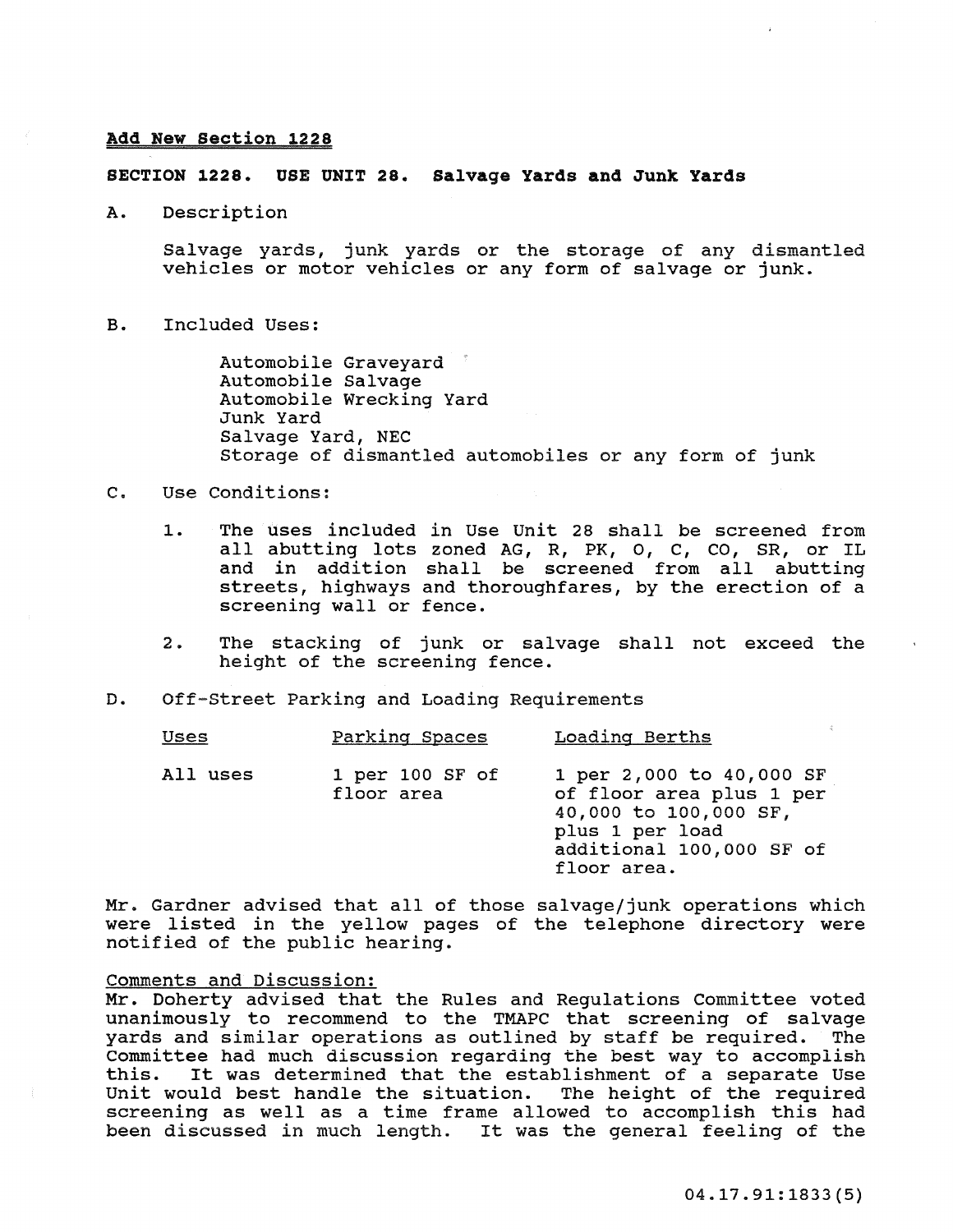committee that six months would be adequate, however provisions should be made to omit this from posing undue hardship on a business and that Board of Adjustment relief be allowed.

Chairman Parmele commented that he thought the Committee decided on a minimum 8' screening fence and he inquired why the minimum was changed to 6'. Mr. Gardner replied that height is in conformance with other screening height restrictions.

## Interested Parties:

Dorothy Dewitty, City Councilor, District 3 200 civic center According to Councilor DeWitty, the intent of her involvement is not to create an economic hardship, but to stimulate economic growth in a depressed environment. She commented that she strongly supports the addition of Use unit 28.

## Norman Latham 1540 East Pine

Mr. Latham was present representing the Greater Tulsa Auto and Truck Dismantlers Association. He distributed a news article (printed sometime in 1976) to the Planning Commission regarding previous junk yard screening requirements which failed. that the Planning Commission seriously consider what they are asking the members of the association to do. He agreed that the sight of dismantled vehicles is not a pleasant one, but that their business was necessary. They benefit the community by keeping abandoned and disabled vehicles off city and county roadways and parking lots. The unexpected, extremely high cost of screening could put many of the members out of business. In 1965 a law was passed requiring that those salvage yards, already in existence, within 1000' of any federally funded highway must be screened at no expense to the salvage owner. If the yards could not be sufficiently screened they were to be removed. The state received several million dollars to accomplish this. Most of the members of their association were in existence long before 1965, but no one ever received any money or assistance in screening. The state now claims the money is gone.

Mr. Latham was concerned with the requirement that the stacking of junk or salvage shall not exceed the height of the screening fence.<br>Many own storage racks on which they store dismantled parts. These Many own storage racks on which they store dismantled parts. racks are often 25-30' in height. No fence could be feasibly built to hide these racks.

He also stated concerns about fencing that would withstand Oklahoma weather. He asked staff who the screening would be for, adjoining properties or those driving by? Mr. Gardner advised it would be for both.

He emphasized again the cost of constructing the screening. He asked whether federal or state assistance was available. Mr. asked whether federal or state assistance was available. Mr.<br>Doherty commented that screening is not just required of junk Doherty commented that screening is not just required of yards. Several other uses required screening and the government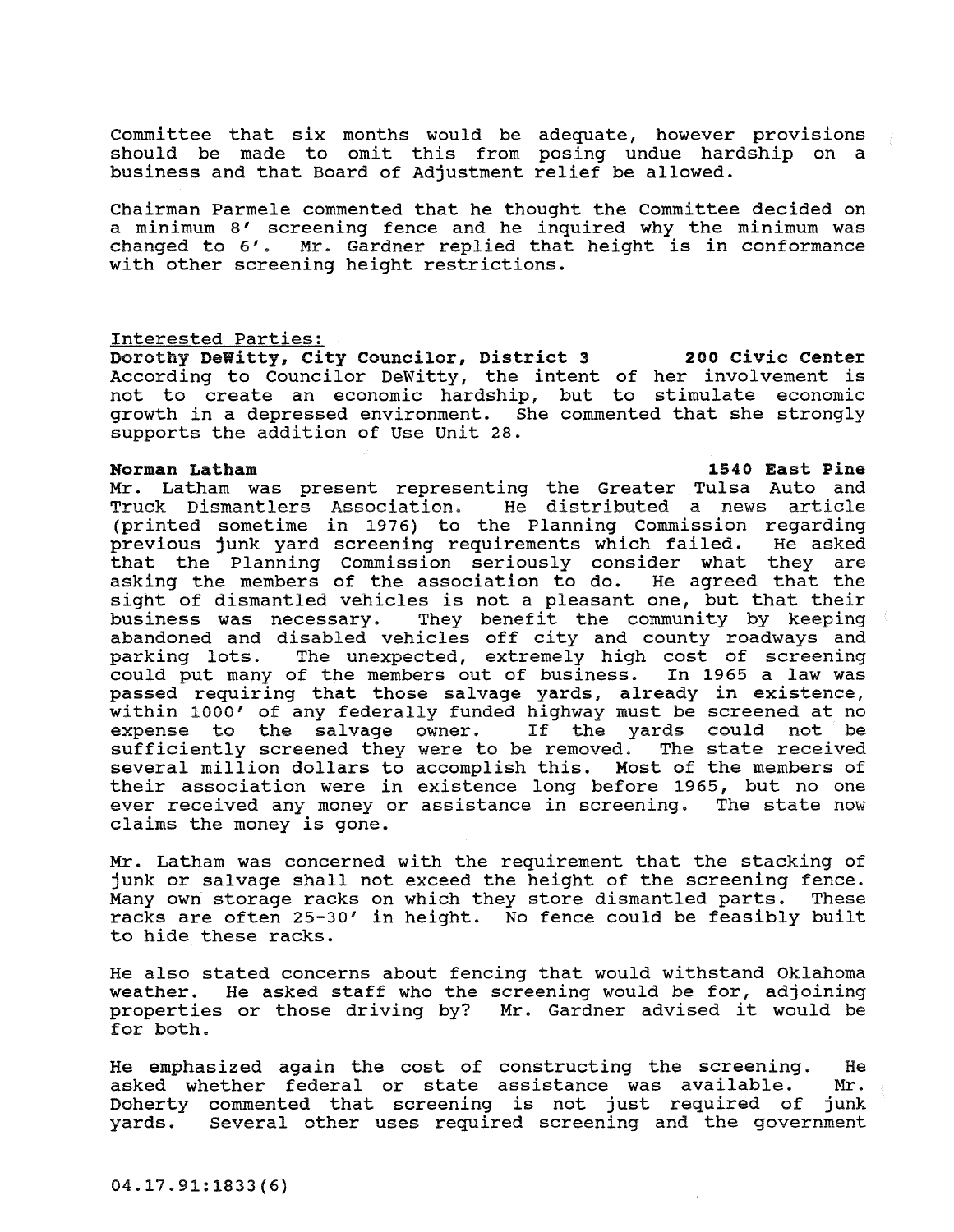does not pay for the screening fences. He asked Mr. Latham why the government should pay for their screening. Mr. Latham answered that he was not asking that the government pay for their screening. He was only making the fact known that at one time government funds were available, apparently none of it was ever expended and now the state does not know what happened to those funds.

Mr. Doherty asked how a date could be determined which would be fair to the owners for their screening to be completed. Mr. fair to the owners for their screening to be completed. Jackere stated that one way would be to survey existing junk/salvage yards in the City of Tulsa for size to determine what<br>type of screening the average business is going to require. Then type of screening the average business is going to require. Then<br>some type of formula could be formatted. Mr. Doherty inquired some type of formula could be formatted. whether an aerial survey would suffice. Mr. Jackere commented that by survey he meant a study should be completed.

Mr. Jackere suggested that many junk/salvage yards are very spread nt. Backete suggested that many junk/saivage yards are very spread<br>out. It might be possible for the owner to compact their merchandise into a smaller area and screen the smaller area. Additional area could be added as they accumulate funds to expand their business with a larger screening fence.

The following persons also spoke at the public hearing:

| Vernon Long        | 1615 East Pine              |
|--------------------|-----------------------------|
| Walton Ward        | Route 1, Box 707, Sperry    |
| Wayne Campbell     | Route 1, Box 347, Sperry    |
| John May           | 1 West Third, Suite 700     |
| Fred Griffith      | 3124 N. Peoria              |
| Dale Pittman       | 9101 East 46th Street North |
| <b>Bertha Wise</b> | P. O. Box 9222              |

Their concerns were the same as those given by Mr. Latham. In short, many stated that the cost of fencing their junk/salvage yards (some are several acres) could put them out of business. They asked that the Planning Commission seriously consider the cost. Everyone speaking at the hearing showed no objection to the idea of screening their junk/salvage yards, they only objected to the cost and time constraints.

The following list of persons signed in to speak at the hearing but did not speak stating that their concerns were the same as those given by previous speakers.

J. Campbell Herbert Brown Sandy Beard Earl Reynolds Sharon Beverly shirley Fautt Paul Mauldin Sam Slavens Don Tunnell

He 67, Box 300, Skiatook 3821 N. Lewis 2039 N. Yale Route 8, Box 590 9400 N. peoria, Sperry 5656 S. Mingo 13892 East Apache Box 1570, Oakhurst P. O. Box 484,Oakhurst

04.17.91: 1833 (7)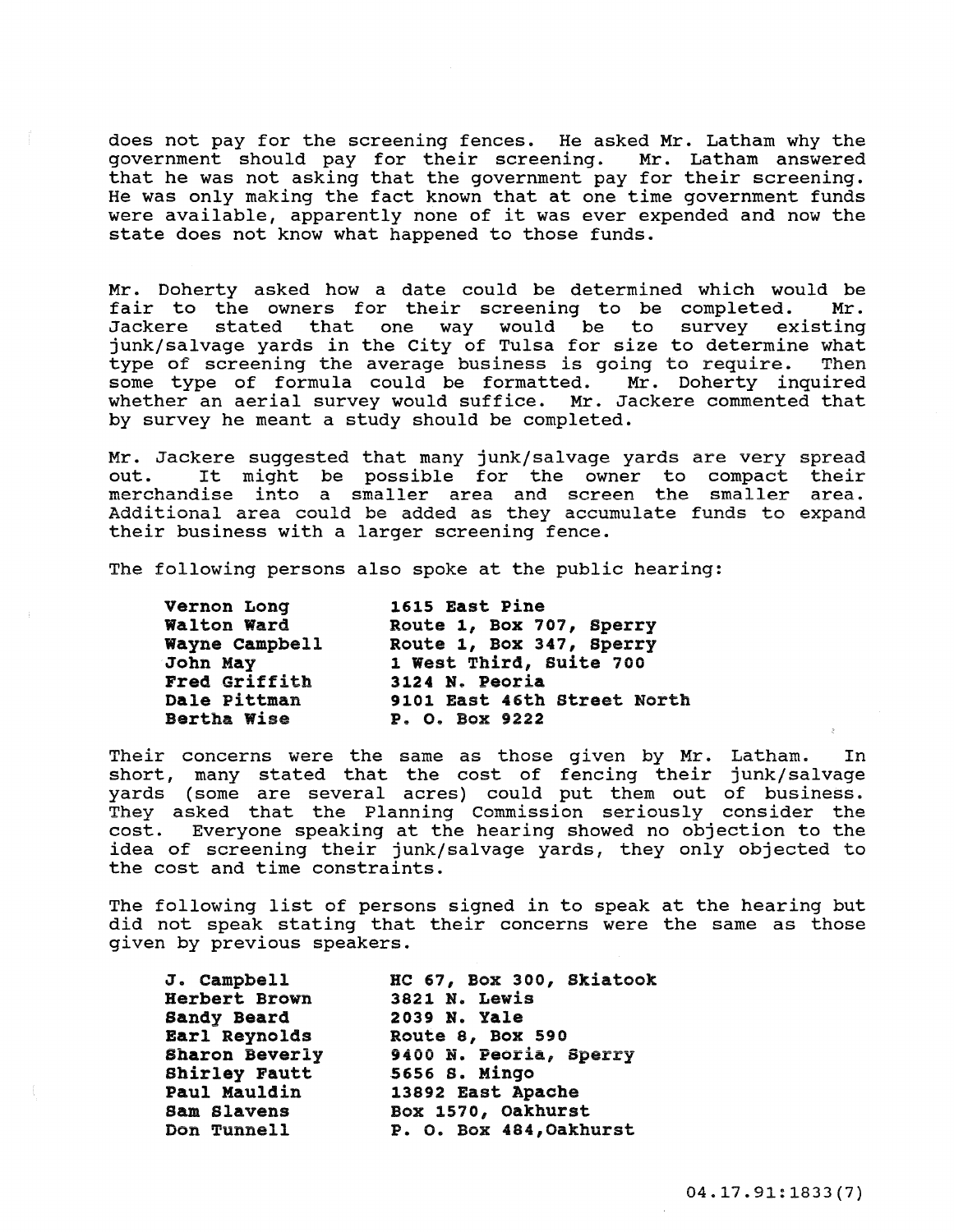| Hilton Salvage      | Route 3, Box 218, Sapulpa |
|---------------------|---------------------------|
| Joe Caldwell        | 3124 North Peoria         |
| <b>Bill Bennett</b> | Route 3, Box 222, Sapulpa |
| Danny Tunnell       | 6415 S. 63 W. Ave.        |
| Fred Oates          | 7248 North Peoria, Turley |

Mr. Doherty commented that it was not the intention of the committee to require screening next to industrial-medium intensity. It may be that many of the yards would not have to screen all of the boundaries.

Mr. Latham agreed with Mr. Doherty that there is a problem with junk/salvage yards that are spread out over several acres with weeds growing up between them, etc. He stated that, at least the members of his association are trying to rectify that problem.

Some discussion was held regarding the cost of fencing and type of fencing that would withstand Oklahoma weather, etc.

It was determined that more time was needed to review the proposed amendments and the information and concerns brought forth during the public hearing. Mr. Doherty moved for a continuation of the public hearing.

#### TMAPC ACTION; 7 members present:

On MOTION of DOHERTY, the TMAPC voted 6-0-1 (Carnes, Doherty, Midget, Neely, Parmele, Woodard, "aye"; no "nays"; Draughon "abstaining"; Coutant, Harris, Horner, Wilson, "absent") to CONTINUE the public hearing to consider amending the city and county of Tulsa Zoning Codes in regard to the screening of junk and salvage yards until June 19, 1991 at 1:30 p.m. Francis F. Campbell City Council Room, Plaza Level, city Hall.

Chairman Parmele directed staff to study the cost of fencing, the amount of screening for an average junk/ salvage yard and to look into state laws concerning screening.

#### SUBDIVISIONS:

## PRELIMINARY APPROVAL: Higher Dimensions (1383) (PD 18) (CD 8) 8621 S. Memorial Drive (AG)

This plat is a result of a Board of Adjustment action approving a **conceptual master plan for the existing church en this property.**  conceptual master pian for the existing enarch on this property.<br>Additional land is being included that was not included in the original exception for church use. Most of the plat is parking and drainageway.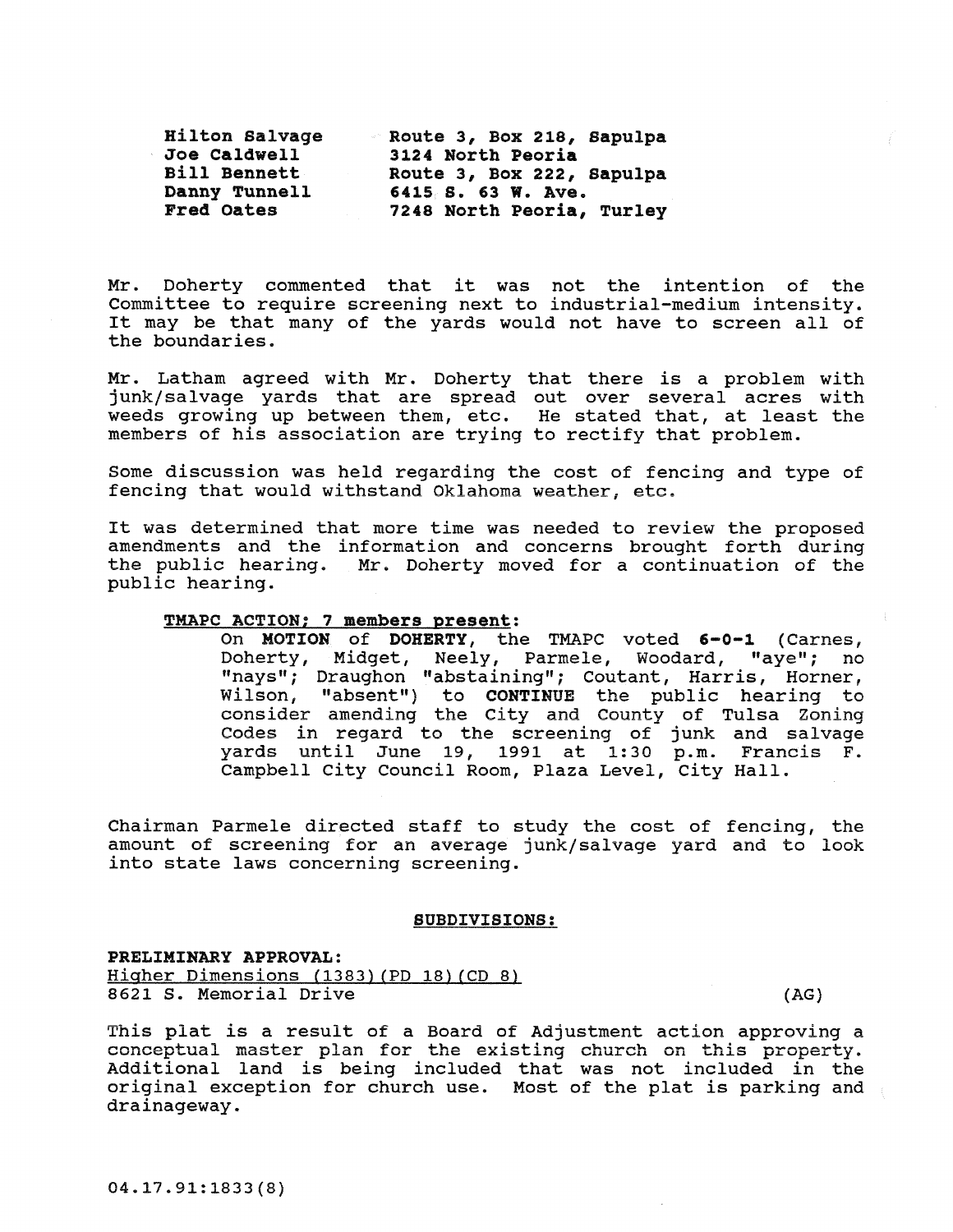The Staff presented the plat with the applicant represented by steve Wolfe and Kerry Miller.

D.P.W. (Stormwater) advised that applicant has the option of feein-lieu or on-site detention. A brief discussion indicated that di viding the tract into several lots might be better for meeting the storm water requirements, but this would be a problem from a zoning standpoint. Applicant was advised to work with D.P.W .. for the various ways to meet their requirements. This will be covered in condition #6 below.

On MOTION of HILL, the Technical Advisory Committee voted unanimously to recommend approval of the PRELIMINARY plat of *Higher Dimensions* subject to the following conditions:

- 1. Show a solid line around the "Reserve" area since that is similar to a lot line.
- 2. utility easements shall meet the approval of the Coordinate with Subsurface Committee underground plant is planned. Show additional easements as required. Existinq easements should be tied to or related to property lines and/or lot lines. (Provide easement for existing PSO line and sanitary sewer line)
- 3. Water plans shall be approved by the Department of Public Works (Water and Sewer) prior to release of final plat. Include language for Water and Sewer facilities in covenants. (Fire line will be required.)
- 4. Pavement or landscape repair within restricted water line, sewer line, or utility easements as a result of water or sewer line or other utility repairs due to breaks and failures, shall be borne by the owners(s) of the  $lot(s)$ .
- 5. A request for creation of a Sewer Improvement District shall be submitted to the Department of Public Works (Water and Sewer) prior to release of final plat. (If required)
- 6. Paving and/or drainage plans shall be approved by the Department of Public Works (Stormwater Management and/or Engineering), including storm drainage, detention design and Watershed Development Permit application subject to criteria approved by the City of Tulsa.
- 7. A request for a Privately Financed Public Improvement (PFPI) shall be submitted to the Department of Public Works (Engineering Division). (If required.)
- 8. Limits of Access or (LNA) as applicable shall be shown on the plat as approved by the D.P.W. (Traffic). (Center the plat as approved by the  $D.P.W.$  (Traffic). access will be "right-turn-only")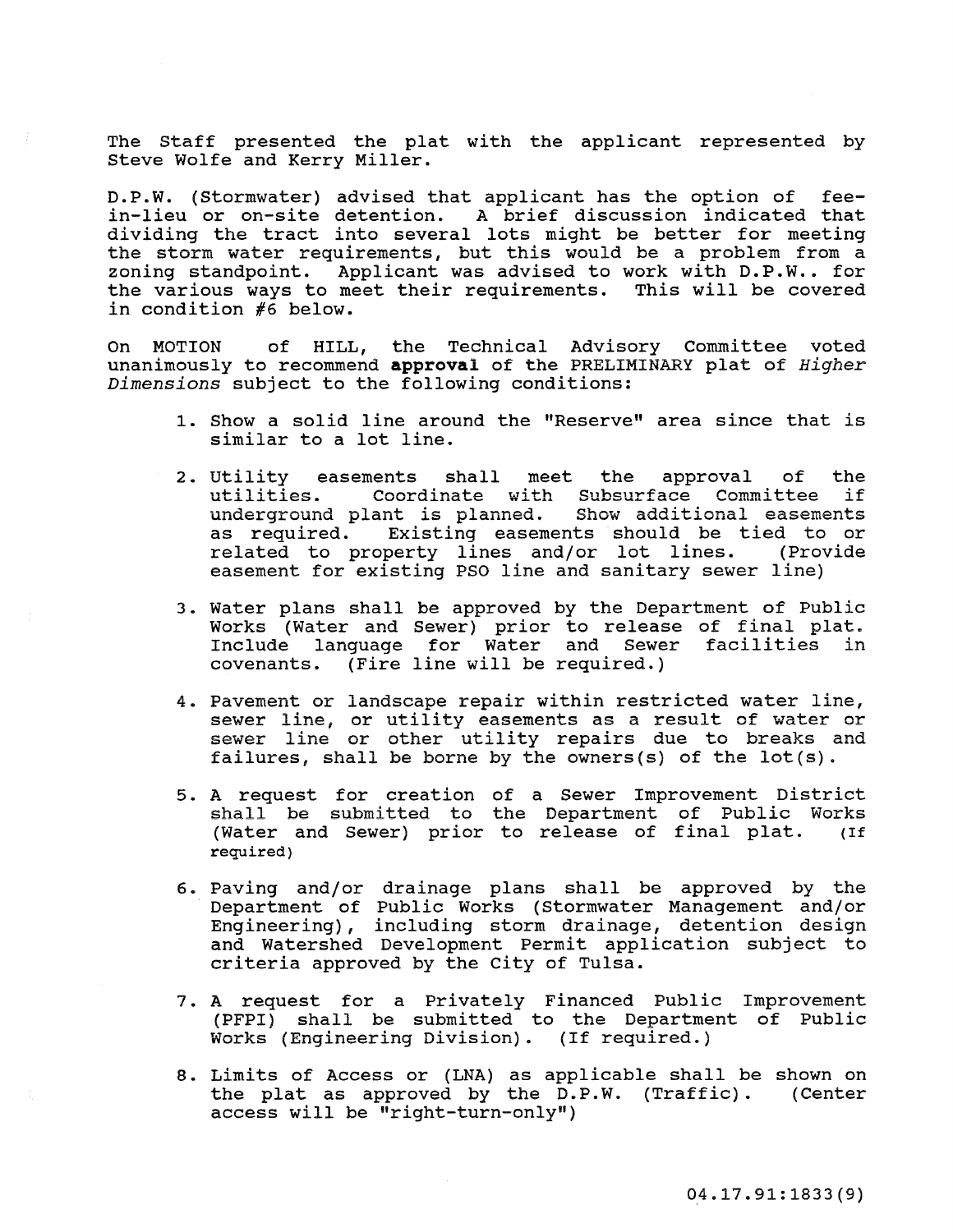- 9. It is recommended that the applicant and/or his engineer or developer coordinate with the Tulsa City-County Health Department for solid waste disposal, particularly during the construction phase and/or clearing of the project. Burning of solid waste is prohibited.
- 10. The key or location map shall be complete. Show Country Club as "unplatted". Show new subdivisions.
- 11. A Corporation Commission letter (or Certificate of Nondevelopment) shall be submitted concerning any oil and/or gas wells before plat is released. A building line shall be shown on plat on any wells not officially plugged. If plugged, provide plugging records.
- 12. A "Letter of Assurance" regarding improvements shall be submitted prior to release of final plat, including documents required under section 3.6-5 of Subdivision Regulations. installation of
- 13. All Subdivision Regulations shall be met prior to release of final plat.

The Board of Adjustment approved the special exception to permit the church use, as per plan submitted, including a number of specific conditions. Those conditions are to be incorporated into the conditions of approval for this plat. They are as follows:

- 1. Use of educational building shown be clarified as to whether the facility is a private school. If existing portable classrooms/meeting rooms are to remain, then detail on site plan.
- 2. The existing maintenance/repair shop building is not shown on site plan. If this facility is to remain, it should be shown on the site plan.
- 3. Due to the proximity of dwellings to the east of the subject property, Staff would recommend all outdoor activities associated with the softball field and other recreational uses be limited to the daylight hours only.
- 4. No large outdoor lighting facilities be allowed from the east boundary of the paved parking areas to the east property line. Only security lighting to be allowed in this area along nature trails, park shelter and restroom areas.
- **5. Compliance with the City of Tulsa Subdivision ordinance**  be required.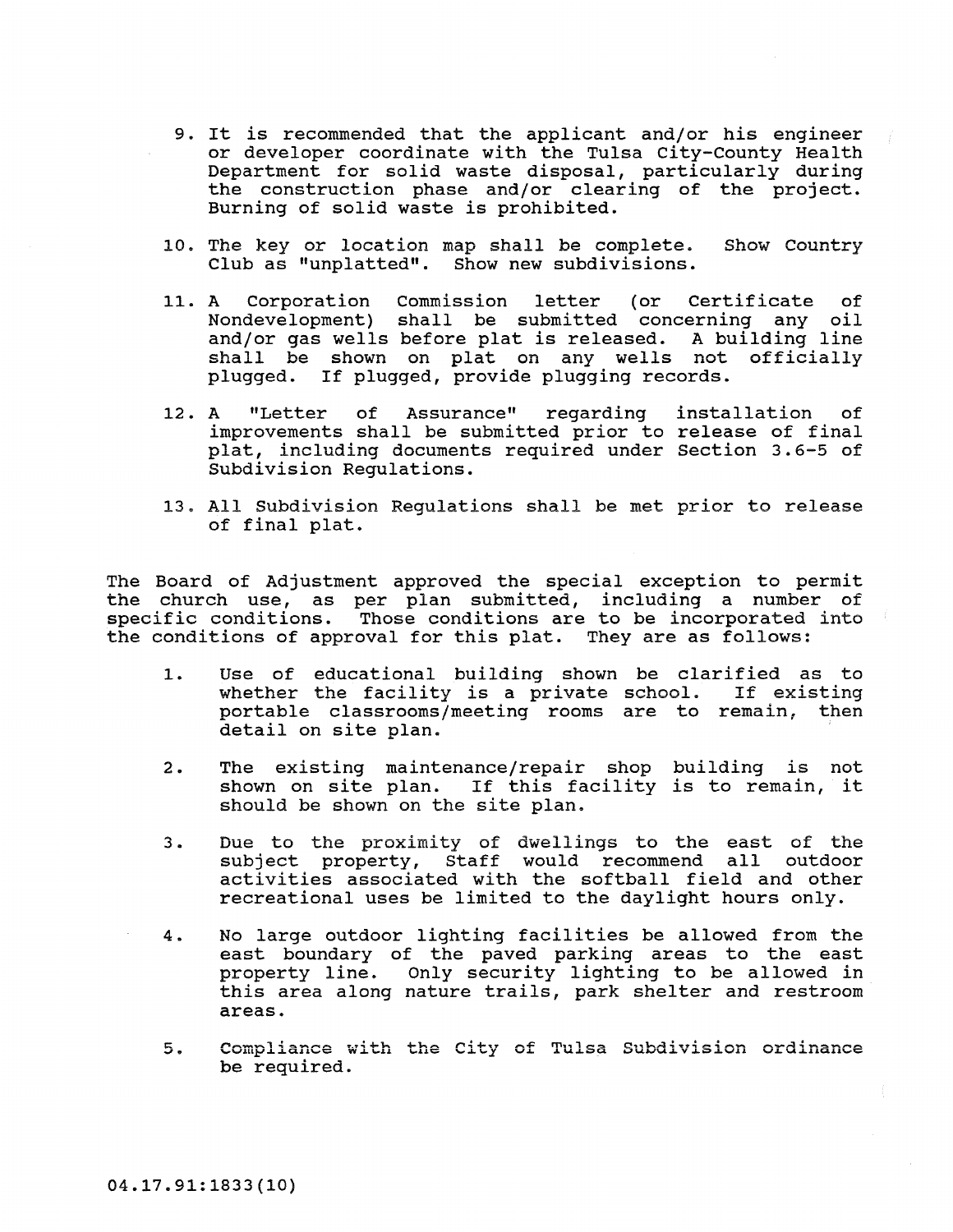- 6. Compliance with the Department of Public Works Flood Hazard Regulations as portions of the subject tract are located within the floodway, floodplain and flood fringe areas of Haikey Creek.
- 7. All landscaping, as detailed on the submitted site plan,<br>along the develop area boundary and all interior the develop area boundary and all landscaping be a condition of approval as the request is in substantial compliance with the proposed landscape standards being prepared by the INCOG staff at this time for TMAPC adoption.
- 8. Signs must comply with the Zoning Code including existing signs.

## TMAPC ACTION; 7 members present:

On MOTION of WOODARD, the TMAPC voted 7-0-0 (Carnes, Doherty, Draughon, Midget, Neely, Parmele, Woodard, "aye"; no "nays"; no "abstentions"; Coutant, Harris, Horner, Wilson, "absent") to APPROVE the Preliminary Plat for Higher Dimensions (1383) subject to the conditions as recommended by the TAC and subject to the conditions of the Board of Adjustment.

\* \* \* \* \* \* \* \* \* \*

## EXTENSION OF APPROVAL:

Cedarcrest Park Homes East 90th street and south College Avenue

## staff Recommendation:

Mr. Wilmoth advised this was the first request for extension and staff recommended approval.

## TMAPC ACTION: 7 members Dresent:

On MOTION of CARNES, the TMAPC voted 7-0-0 (Carnes,<br>Doherty, Draughon, Midget, Neely, Parmele, Woodard, Doherty, Draughon, Midget, Neely, Parmele, "aye"; no "nays"; no "abstentions"; Coutant, Harris, Horner, Wilson, "absent") to APPROVE a one year EXTENSION OF APPROVAL for Cedarcrest Park Homes as recommended by staff.

#### WAIVER REQUEST: section 213

# Z-5670 Anderson Addition 5656 South Mingo Road IL

## Staff Recommendation:

This is a request to waive plat on Lot 6 and the east  $115'$  of Lot 7, Block 1 of the above addition. The property contains a dwelling and a car lot. No changes in use are proposed and the owner is not planning any new structures. It was noted that those lots to the south across 58th Street were included in Z-5783 as a group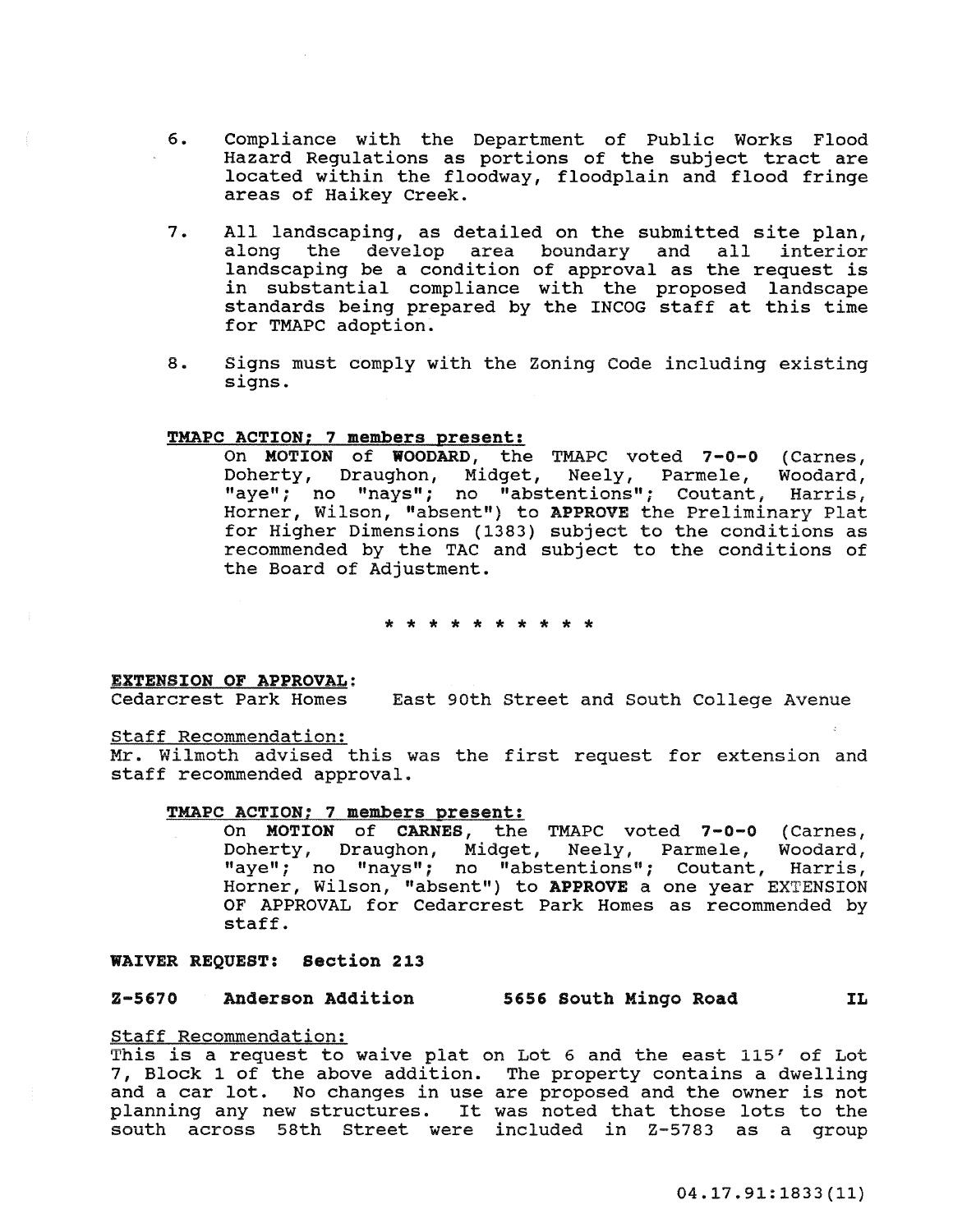consisting of all of Block 2. A requirement to replat all that block was made, but the zoning ordinance was never published and the block remains RS-3. The present application was not included in that request and this is noted only for information. Lot split  $\#13353$  was approved  $9/4/74$  on Lot 7. (W. 85') Since the tract is already platted and is not within that area where replatting was recommended staff recommended approval, subject to the following:

- a. Grading and/or drainage plan approval by Department of Public Works (Stormwater) through the permit process. Fee in-lieu-of detention can be paid for any increase in development.
- b. Access control agreement on South Mingo as recommended by DPW (Traffic Engineering). (No restrictions on 58th Street. File documentation for access point on Mingo Road.)

The applicant was represented at the TAC meeting by Ron and Shirley Fautt.

On Motion of Hemphill, the TAC voted unanimously to recommend approval of the waiver of plat on Z-5670, subject to the conditions outlined by TAC and staff.

Mr. Wilmoth advised that staff recommended approval subject to the above conditions recommended by the TAC.

## TMAPC ACTION; 7 members present:

On MOTION of CARNES, the TMAPC voted 6-0-1 (Carnes, Doherty, Midget, Neely, Parmele, Woodard, "aye"; no "nays"; Draughon "abstaining"; coutant, Harris, Horner, Wilson, "absent") to APPROVE the WAIVER REQUEST for Z-5670 as subject to the conditions as recommended by staff.

\* \* \* \* \* \* \* \* \* \*

#### LOT SPLITS FOR RATIFICATION OF PRIOR APPROVAL:

| $L-17339$ (1793)<br>$L-17394$ (1713)<br>$L-17396$ (783)<br>$L-17399$ (2292) | Anderson/Carter<br>McCreary<br>American Bank & Trust 1426 E. 71st St.<br>Underwood | 2536 E. 22nd St.<br>9839 N. Lewis E. Ave.<br>3648 S. 31st W. Ave. |
|-----------------------------------------------------------------------------|------------------------------------------------------------------------------------|-------------------------------------------------------------------|
| $L-17401$ (3194)                                                            | Parise                                                                             | 10710 E. 55th Pl. S.                                              |
| $L-17402$ (2492)                                                            | Wendy's                                                                            | 3524 S. Peoria Ave.                                               |
| $L-17404$ (3193)                                                            | Ellis                                                                              | 5705 S. Rockford Pl.                                              |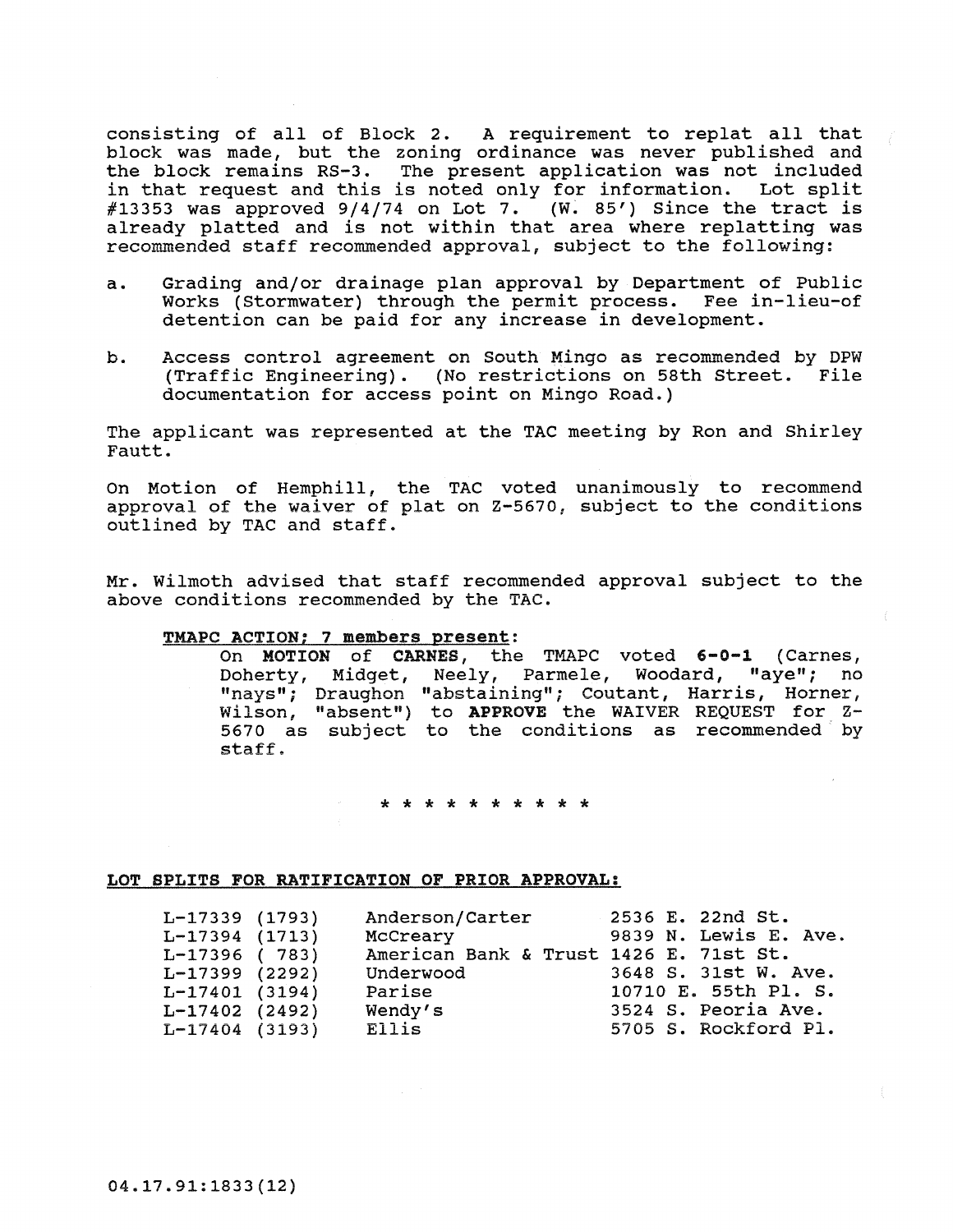#### staff Recommendation:

Mr. wilmoth advised that all items were in order.

## TMAPC ACTION; 7 members present:

On **MOTION of CARNES,** the TMAPC voted **6-0-1** (Carnes, Doherty, Midget, Neely, Parmele, Woodard, "aye"; no "nays"; Draughon "abstaining"; coutant, Harris, Horner, Wilson, "absent") to **RATIFY** the above listed lot splits as having received prior approval and as having met all conditions of approval.

\* \* \* \* \* \* \* \*

#### **POD 257-4:**  Minor Amendment to the Sign Requirements and Building Setbacks Detail Sign Plan

#### Staff Recommendation:

The applicant is requesting a minor amendment to the sign conditions of PUD 257. The current standards allow 2 ground signs on 51st Street each with a maximum of 32 SF of display surface area<br>and a maximum height of 15'. No wall signs were permitted. The and a maximum height of 15'. No wall signs were permitted. amendment proposes to eliminate one of the ground signs and allow one wall sign on the north face of the fourth floor of the existing building with a maximum display surface area of 56 SF.

Also, it was discovered that the floor of the existing office<br>building infringes on the required setbacks for the PUD. This is building infringes on the required setbacks for the PUD. because the fourth floor protrudes approximately 6 feet beyond the building wall of the other three floors. Because of this the applicant is requesting a reduction in the required building setbacks for the fourth floor.

Staff finds the amendments to be minor in nature and recommends APPROVAL of the following amendments and conditions to PUD 257.

signs Allowed:

One ground sign on East 51st Street South with a maximum display surface area of 32 SF and a maximum height of  $15'$ .

One wall sign which must be on the north side of the building with a maximum display surface area of 56 SF. No permit to erect this wall sign shall be issued until the number of ground signs in the PUD has been reduced to one.

No SIGN PERMITS sHALL BE ISSUED FOR ERECTION OF A GROUND OR WALL SIGN WITHIN THE PUD UNTIL A DETAIL SIGN PLAN HAS BEEN SUBMITTED TO THE TMAPC AND APPROVED AS BEING IN COMPLIANCE WITH THE APPROVED PUD DEVELOPMENT STANDARDS.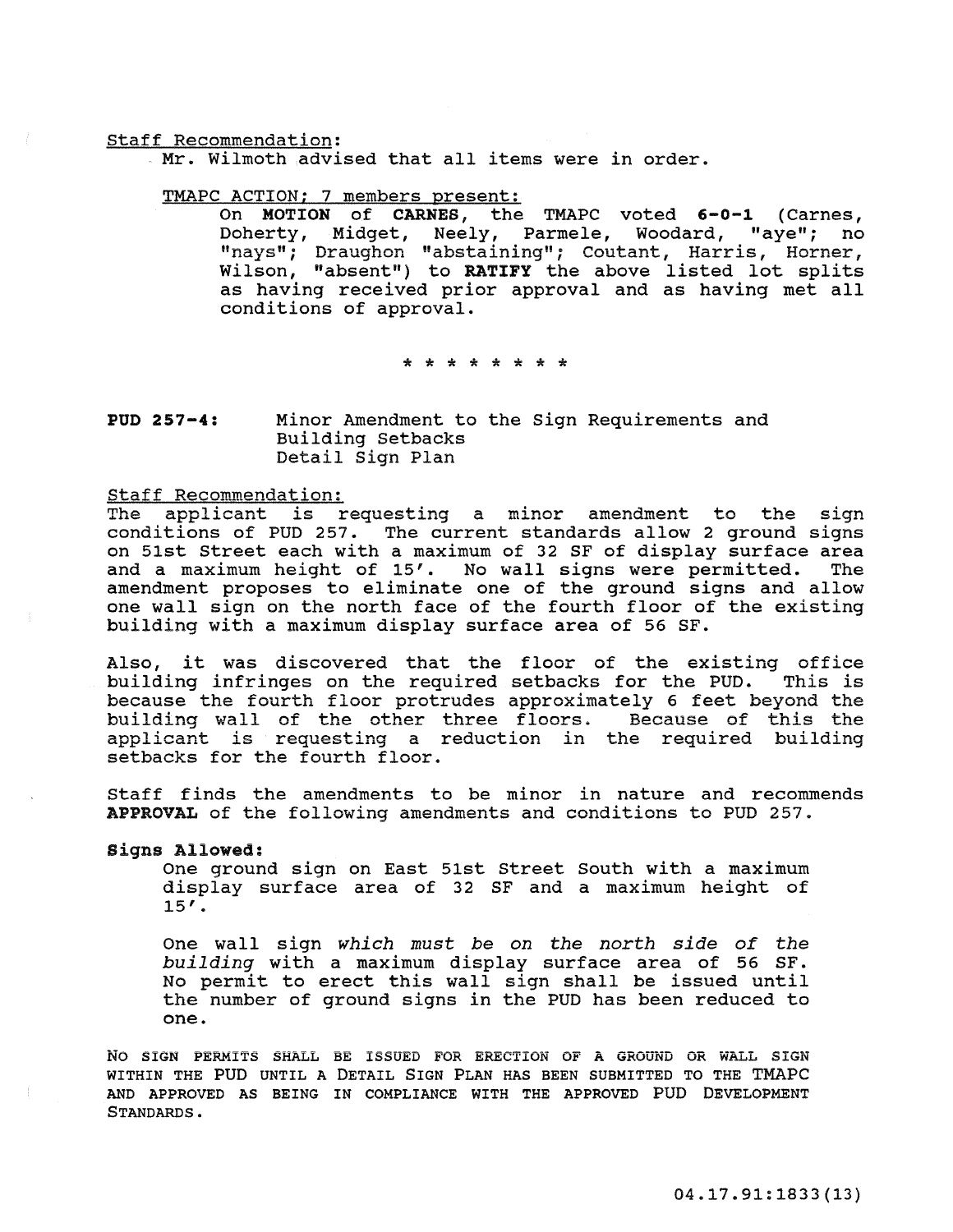Supplemental Building Setback Requirements:

All buildings above the third floor shall have a minimum setback as follows: From south boundary of PUD  $40'$ <br>From west boundary of PUD  $120'$ From west boundary of PUD

From centerline of 51st Street 93'

PUD 257: Detail Sign Plan -- Southeast corner of East 51st Street South and South Columbia Place

Staff Recommendation:

The new Detail Sign Plan for PUD 257 proposes to remove the western most ground sign and install a wall sign on the fourth floor of the north side of the existing office building. The new  $(4' \times 14')$ north side of the existing office building. wall sign would contain 56 square feet of display surface area. If minor amendment PUD 257-4 is approved by the TMAPC, staff would recommend APPROVAL of the Detail Sign Plan subject to the following condition:

1. A sign permit for the erection of the new wall sign NOT be issued until the western ground sign is removed.

## TMAPC ACTION; 7 members present:

On MOTION of DOHERTY, the TMAPC voted 7-0-0 (Carnes, Doherty, Draughon, Midget, Neely, Parmele, Woodard, "aye"; no "nays"; no "abstentions"; Coutant, Harris, Horner, Wilson, "absent") to APPROVE the Minor Amendment to the sign requirements and the building setbacks and the Detail Sign Plan subject to the conditions as recommended by staff.

\* \* \* \* \* \* \* \* \* \* \*

PUD 253-A-3: Minor Amendment to modify the landscaping and buffering requirements -- Southwest corner of East 51st Street South and South Marion Avenue.

#### Staff Recommendation:

The applicant never received landscape plan approval for a development which has existed for a number of years. He is now proposing that the landscaping and berming requirements of the PUD be modified to conform to the landscaping presently on the site. The specific requirements the applicant would delete are as follows:

1. A berm approximately 3' in height covered with shrubs, groundcover and specimen trees is to buffer<br>Marion Avenue from the office building. This must Marion Avenue from the office building. also screen the eastern most structure in the PUD from the residential views.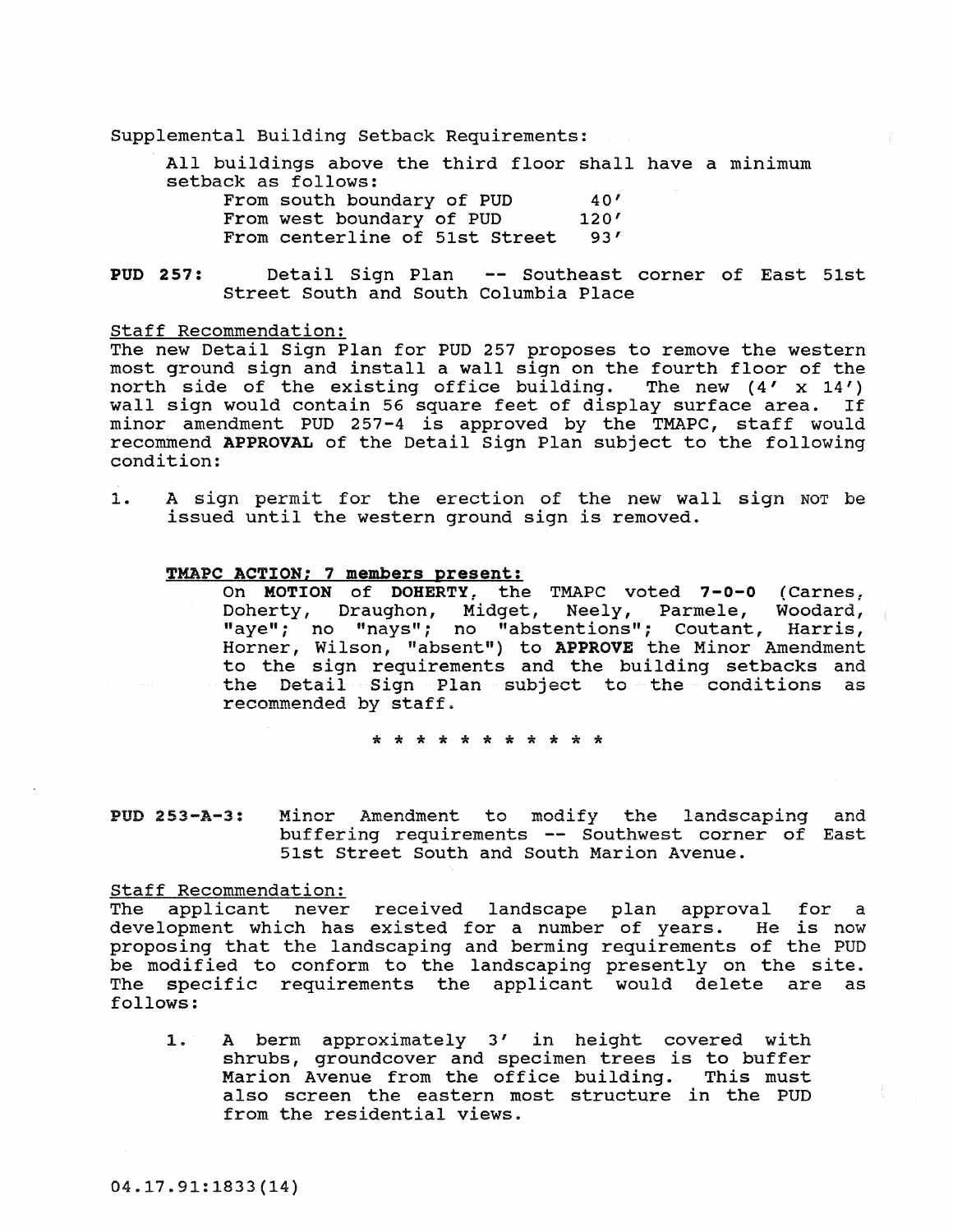2. Specimen trees will be planted along the fence at the south property line to soften the image. (The concept landscape plan shows 6 trees. There are presently only 2 shrubs and no specimen trees.)

staff can support deletion of the 3 I berm, *but in its place* at *least* 2 *additional evergreen trees,* such as Austrian Pines, should be provided on the east side of the building nearest to Marion Avenue.

Staff has no objections to deleting requirement number 2 above<br>because the existing masonry screening wall and trees on because the existing masonry screening wall residential property to the south provide a sufficient buffer.

with the above modifications, Staff recommends APPROVAL of minor amendment PUD 253-A-3.

If the minor amendment PUD 253-A-3 is approved by the TMAPC per the Staff conditions, then staff recommends APPROVAL of the Detail Landscape Plan *with the additional trees required above.* 

## TMAPC ACTION; 7 members present:

On MOTION of CARNES, the TMAPC voted 7-0-0 (Carnes, **Doherty, Draughon, Midget, Neely, Parmele, Woodard,**  "aye"; no "nays"; no "abstentions"; Coutant, Harris, Horner, Wilson, "absent") to APPROVE the minor amendment to Landscape Plan and the Detail Landscape Plan subject to the conditions as recommended by staff.

\* \* \* \* \* \* \* \* \* \*

PUD 168-6: Minor Amendment in Development Area A to increase the permitted size of wall signs -- East of the southeast corner of East 81st Street South and South Harvard Avenue. (Furr's Cafeteria)

The applicant is proposing that the maximum size of wall signs on Tract  $1$  (Furr's Cafeteria) be increased from  $1-1/2$  SF per linear foot of wall to 2 SF. This is the maximum allowed by the PUD Chapter provisions. Since the 1-1/2 SF limitation was originally imposed in the developer's outline development plan and not imposed by TMAPC, and since other stores in the area have this or larger size wall sign ratios, staff can support the amendment with the following condition.

No *wall signs* are *allowed on the east* or *south sides of the building.*